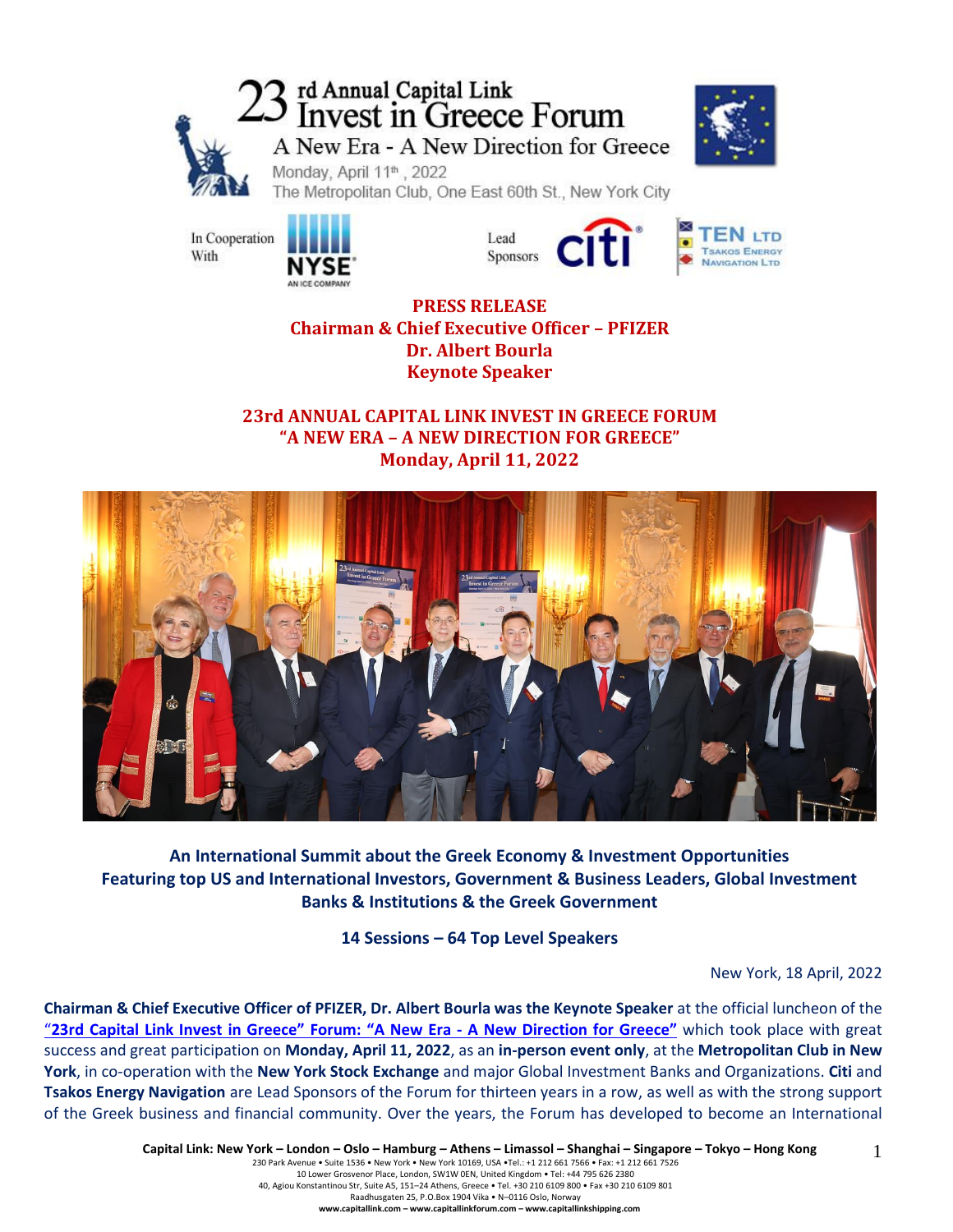Summit about Greece. With a 23-year track record of success, the Forum has been engaged in a systematic effort to highlight Greece's profile, to a global business and investment audience. The event gathered top level executives from the business world, bringing together a number of international investors, entrepreneurs, banking executives, technocrats and Government officials from Greece, Europe and The United States.

**The Prime Minister of Greece, H.E. Kyriakos Mitsotakis, opened the Forum (via webcast)** and delivered the Greek Government's message to international investors, titled "A New Era – A New Direction for Greece". Afterwards, the **Greek Minister of Finance, H.E. Christos Staikouras**, Keynote Speaker of the Forum, presented Greek Government's economic strategy, and his speech is titled **"Accelerating Growth - Government Economic Policy & Objectives"**.

**At the official luncheon which was hosted in the context of the Forum, Keynote Speakers were H.E. Adonis Georgiadis Minister of Development & Investments of Greece, and the Chairman & Chief Executive Officer of PFIZER, Dr. Albert Bourla.**

The following speakers made Introductory Remarks: **Mr. Stefan Jekel**, Head of International Listings NYSE and **Mr. Jay Collins**, Managing Director, Vice Chairman Corporate & Investment Banking – Citi.

**Dr. Nikolas P. Tsakos**, Founder, President & CEO - TEN Ltd., spoke on the topic "The State of Greek & Global Shipping".

**----------------------------------------------------------------------------------------------------------**



#### **Dr. Albert Bourla Keynote Speech:**

His belief that while COVID will be present in the years to come, tools like vaccines and treatments will help societies return to normal was expressed, among others, by the Chairman and CEO of Pfizer, Dr. Albert Bourla, during his speech at the Capital Link Investment Forum for Greece, held at the Metropolitan Club in Manhattan.

Dr. Bourla was received with prolonged applause and flattering words by the speakers who introduced him - including the Minister of Development, Adonis Georgiadis and the ship-owner Nikolaos Tsakos. He wanted to make a special reference to the status of the pandemic times, expressing once again his optimism that the most difficult times have already passed.

"People ask me when we will start getting our lives back and I think by the end of the year. Not because the virus will go away… but I believe that with very large parts of the population in the developed world vaccinated and with treatments available, I think that life will come back," stressed Dr. Bourla.

Dr. Bourla stressed his hope that vaccine makers will have a vaccine that will provide immunity for a year, even in the face of variants. However, he clarified that even as the immunity acquired through the vaccine or through natural infection weakens over time, the effectiveness of multiple doses of the vaccine remains significant. Further, the treatment plays a critical role in minimizing hospitalizations by 90%. All of these factors support his optimism for a return to "normal."

However, Dr. Bourla expressed his concern about the situation in developing countries, especially in Africa, where vaccine hesitancy, misinformation and lack of infrastructure have led to low demand for vaccines. This situation has created a significant opportunity for the virus to mutate.

"Today there are tremendous quantities of vaccines that are available to the low-income countries – not at cost – for free. But people are not eager to get the vaccine. I think that's a problem because [it leaves room] for the virus to be able to mutate," Dr. Bourla concluded.

Then, Dr. Bourla referred to Pfizer's large investment in Thessaloniki - which is also his hometown - which he had initiated as a plan before the pandemic. The company began with a digital hub employing 200 people and has expanded to over 700 employees.

Dr. Bourla praised the executives who work today in the company's unit in Thessaloniki, emphasizing that they do not only want to give proof of themselves, but also of the Greek labor market.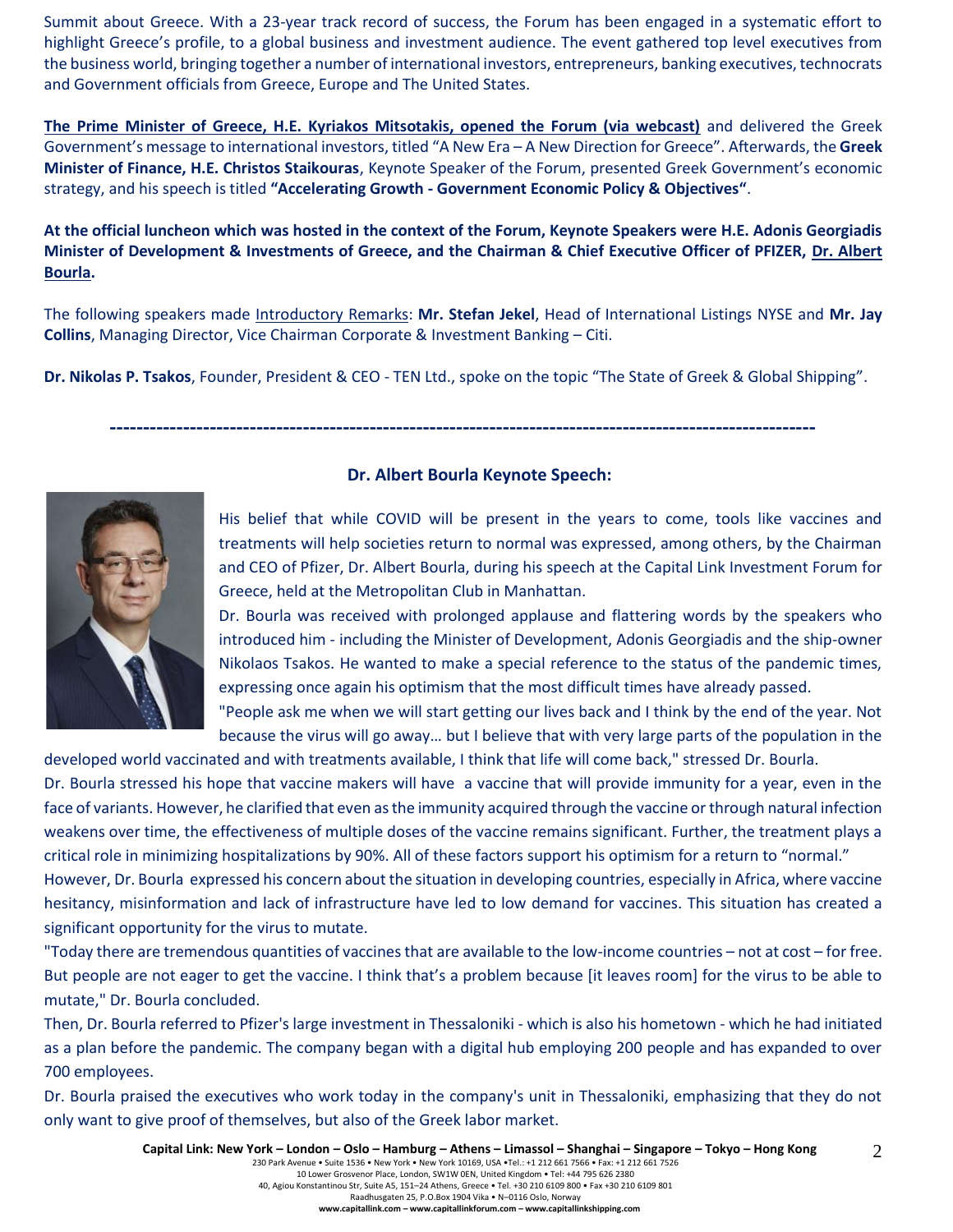"They do not think their mission is just to do a good job for Pfizer. In addition, they see it as an opportunity to prove to everyone that we were right to go there and more will come," stressed Dr. Bourla.

Concluding, Dr. Bourla, reiterated his faith in the investment opportunities of Greece, inviting anyone interested to seek their own opinion.

"In case any of you knows someone who asks about investing in Greece, tell him to talk to me", concluded Dr. Bourla.

**----------------------------------------------------------------------------------------------------------**

# **FORUM OVERVIEW**

The agenda, topics and structure of this forum through 14 Sessions and 64 Top Level Speakers have been designed to conform with investor interests and requirements. It combines the Greek and US government perspective, with that of private sector executives, international financiers and international investors. The Forum was held at a critical time, as the impact of the pandemic is still being felt in the global economy. Supply chain problems, inflation trends and increases in energy tariffs are challenges that remain at the forefront. At the same time, the new war in Ukraine has redrawn the geopolitical and energy map of Europe, intensifying the global uncertainty.

**"Capital Link Invest in Greece Forum: A New Era – A New Direction for Greece":** Greece has made a dynamic comeback in the global capital markets and the global investment community but this is the first step. Looking ahead, despite the challenges stemming from the pandemic, there is a new reality and potential in Greece today. Modernization and Investments" are at the heart of the "Greece 2.0" program, the largest plan developed in the modern history of the county aiming to change the economy model, transforming it into a competitive and extroverted one, with a digital and efficient state. The approximately EUR 31 billion that will be disbursed by the Recovery and Resilience Facility - in addition to the funds from the European Development Programs included in the new EU budget for the period 2021-2027, can be the foundation for Greece to attract the significant and additional foreign investments that the country needs.

The Prime Minister of Greece **H.E. Kyriakos Mitsotakis opened the Forum** (via webcast) and delivered the Greek Government's message to International investors, titled **"A New Era – A New Direction for Greece".**

**H.E. Christos Staikouras, Minister of Finance**, Keynote Speaker of the Conference, presented Greek Government's economic strategy, and his speech was titled **"Accelerating Growth - Government Economic Policy & Objectives". H.E. Mr. Adonis Georgiadis**, **Minister of Development and Investments**, and the Chairman & Chief Executive Officer of PFIZER, **Dr. Albert Bourla** were the Keynote Speakers at the formal Luncheon.

Introductory Speeches were made by: **Mr. Stefan Jekel**, Head of International Listings - New York Stock Exchange, **Mr. Jay Collins**, Managing Director, Vice Chairman Corporate & Investment Banking - Citi, and **Dr. Nikolas P. Tsakos**, Founder, President & CEO - TEN Ltd., who spoke on "The State of Greek & Global Shipping".

# **This year's Forum was honored by the participation of:**

#### **REPRESENTATIVES OF THE GREEK GOVERNMENT**

- **The Prime Minister of Greece, H.E. Kyriakos Mitsotakis**
- **H.E. Christos Staikouras,** *The Greek Minister of Finance*
- **H.E. Adonis Georgiadis***, Minister of Development & Investments*
- **Η.Ε. Nikos Papathanasis***, Alternate Minister of Development & Investments Private Investments & PPPs*
- **H.E. Panos Tsakloglou***, Deputy Minister of Labour & Social Affairs*
- **Mr. George Pitsilis**, *Governor of the Independent Authority for Public Revenue (IAPR), ex President of Intra-European Organisation of Tax Administrations (IOTA)*
- **Mr. Gregory D. Dimitriadis***, CEO & Member of the Board of Directors –* Hellenic Corporation of Assets and Participations (HCAP)
- **Mr. Dimitris Politis**, *CEO* Hellenic Republic Asset Development Fund (HRAF)

Capital Link: New York - London - Oslo - Hamburg - Athens - Limassol - Shanghai - Singapore - Tokyo - Hong Kong

230 Park Avenue • Suite 1536 • New York • New York 10169, USA •Tel.: +1 212 661 7566 • Fax: +1 212 661 7526 10 Lower Grosvenor Place, London, SW1W 0EN, United Kingdom • Tel: +44 795 626 2380 40, Agiou Konstantinou Str, Suite A5, 151–24 Athens, Greece • Tel. +30 210 6109 800 • Fax +30 210 6109 801

Raadhusgaten 25, P.O.Box 1904 Vika • N–0116 Oslo, Norway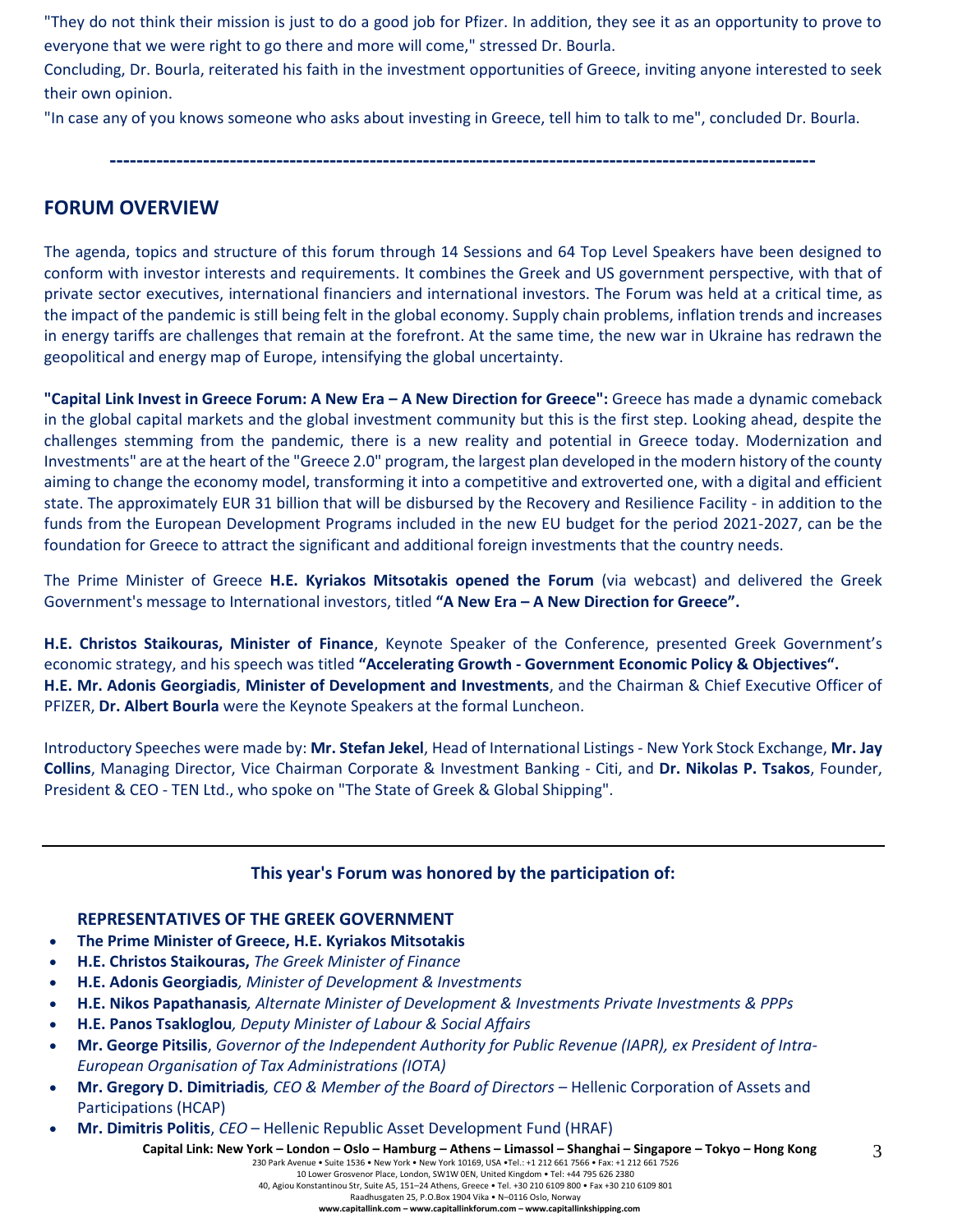- **H.E. Alexandra Papadopoulou**, *Ambassador* of Greece to the United States
- **H.E. Maria Theofili**, *Ambassador Extraordinary and Plenipotentiary, Permanent Representative* of Greece to the United Nations

# **US GOVERNEMENT OFFICIALS**

- **Mrs. Maria Olson**, *Office Director-Office of Southern European Affairs –* **Bureau of European and Eurasian Affairs - U.S. DEPARTMENT OF STATE**
- **H.E. Geoffrey R. Pyatt, U.S. Ambassador to the Hellenic Republic (via webcast)**
- **H.E. George J. Tsunis***, Ambassador-Designate* of the **United States to Greece**

# **SENIOR REPRESENTATIVES FROM GREEK AND INTERNATIONAL ORGANIZATIONS:**

- **Mrs**. **Elizabeth McCaul,** *Member of the Supervisory Board* **European Central Bank**
- **Dr. Albert Bourla**, *Chairman & Chief Executive Officer* **PFIZER**
- **Mr. Stefan Jekel**, *Head of International Listings* **New York Stock Exchange**
- **Mr. Dimitrios Tsakonas**, Director General **Public Debt Management Agency**

#### **LARGE INTERNATIONAL BANKS**

- Ambrosia Capital
- Axia Ventures Group
- **Barclays**
- **BNP Paribas**
- Citi
- Goldman Sachs
- HSBC
- Nomura International

### **EUROPEAN ORGANIZATIONS**

• European Central Bank

#### **LISTED COMPANIES**

- Alpha Bank
- **Eurobank**
- National Bank of Greece
- Piraeus Bank
- Athens Water Supply & Sewage Company SA (EYDAP)
- ADMIE (IPTO) Holding S.A
- DESFA S.A. (Hellenic Gas Transmission System Operator)
- GEK Terna Group
- Hellenic Petroleum Holdings S.A. ELPE
- Lamda Development
- OTE Group of Companies
- Public Power Corporation PPC
- **Trastor REIC**

#### **INTERNATIONAL INVESTORS**

- Bain Capital Credit
- CVC Capital Partners
- Grifon Capital Partners / Fortress
- Partners Group

#### **INTERNATIONAL COMPANIES**

- AVIS Greece
- Eldorado Gold
- EY
- Flott & Co. PC
- Hill International
- Oliver & Wyman
- NN Hellas
- PFIZER
- York Studios

#### **OTHER COMPANIES/ORGANIZATIONS**

- DECA Investments
- Dimand Real Estate Development
- Ellikonos Capital Partners
- EOS Capital Partners
- Greek National Tourism Organization (GNTO)
- Hellenic Medical Society
- Intrum
- PPC Renewables
- Qualco Group
- SMERemediumCap

#### **LAW FIRMS**

- Bernitsas Law
- D.C. Christopoulos & Partners
- Dedes & Associates Law Firm
- Kyriakides Georgopoulos Law Firm
- Lambadarios Law Firm
- Machas & Partners Law Firm
- Millbank
- **POTAMITISVEKRIS**
- Reed Smith LLP

#### **INTERNATIONAL SHIPPING COMPANIES**

- Navios Maritime Partners
- Tsakos Energy Navigation TEN Ltd.

230 Park Avenue • Suite 1536 • New York • New York 10169, USA •Tel.: +1 212 661 7566 • Fax: +1 212 661 7526 10 Lower Grosvenor Place, London, SW1W 0EN, United Kingdom • Tel: +44 795 626 2380

40, Agiou Konstantinou Str, Suite A5, 151–24 Athens, Greece • Tel. +30 210 6109 800 • Fax +30 210 6109 801

 $\Delta$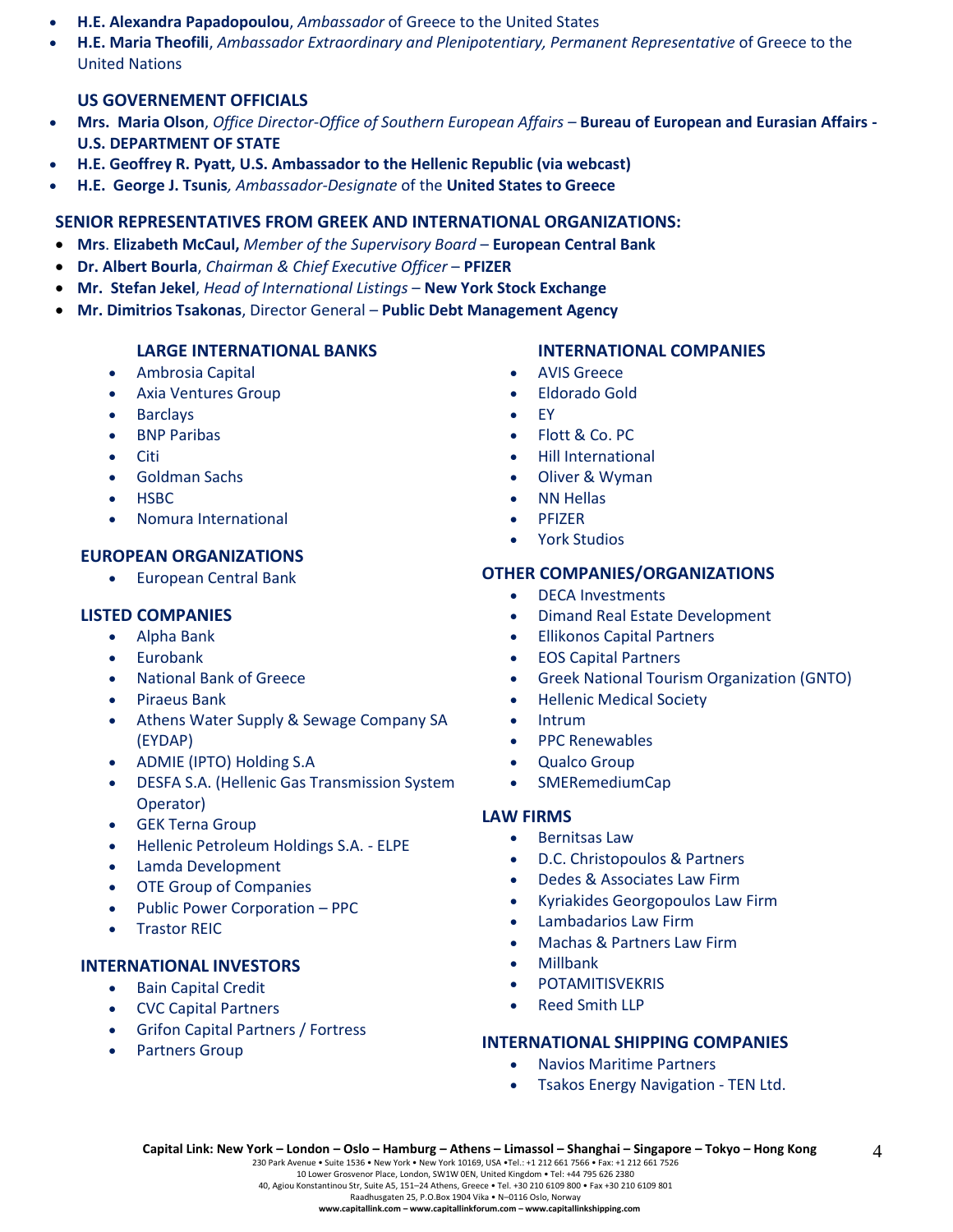# **THE FORUM WAS ORGANIZED:**

**---------------------------------------------------------------------------------------------------------------**

### **IN COOPERATION WITH:** New York Stock Exchange **SPONSORS:**

*Lead Sponsors:* Citi and Tsakos Energy Navigation - TEN Ltd. are the main sponsors of the Forum for the last 13 years. *Gold Sponsors:* Barclays • BNP Paribas • EY • Goldman Sachs • Piraeus Bank

*Grand Sponsors:* Alpha Bank • Ambrosia Capital • Athens Water Supply & Sewage Company (EYDAP) • AVIS • AXIA Ventures Group • Bernitsas Law • Eldorado Gold • Greek National Tourism Organisation (GNTO) • Hellenic Petroleum Holdings S.A. • HILL International • HSBC Greece • Kyriakides Georgopoulos Law Firm • Lambadarios Law Firm • Lamda Development • Milbank LLP • National Bank of Greece • NN Hellas • Nomura International • Oliver Wyman • OTE Group of Companies • POTAMITISVEKRIS • Public Power Corporation of Greece – PUBLIC POWER CORPORATION S.A. (PPC S.A.) • PPC Renewables • Qualco Group • Reed Smith

*Sponsors:* D.C. CHRISTOPOULOS & PARTNERS • DEDES & ASSOCIATES LAW FIRM • Eurobank S.A. • GEK TERNA • INTRUM • Machas & Partners Law Firm • York Studios

*Supporting Sponsors:* ADMIE (IPTO) Holding SA • DECA Investments AIFM • Dimand Real Estate • Elikonos Capital Partners • EOS Capital Partners • Flott & Co. PC • SMERemediumCap • Trastor REIC

*Cocktail Reception Sponsor:* Navios Maritime Partners L.P.

*Dinner Sponsor:* EY

**SUPPORTING ORGANIZATIONS:** Ministry of Foreign Affairs, General Secretariat for Greeks Abroad and Public Diplomacy, Hellenic Republic • Consulate General of Greece in NY • AHEPA • AHEPA Delphi Chapter 25 • American Hellenic Institute (AHI) • Consulate General of Greece, NY – Trade Office • Cyprus-US Chamber of Commerce • European American Chamber of Commerce, New York • European Financial Management Association (EFM) • Greek American Chamber of Commerce NJ/PA • Hellenic American Bankers Association – HABA • Hellenic American Chamber of Commerce • Hellenic American Women's Council (HAWK) • Hellenic Bankers Association UK • Hellenic Corporation of Assets & Participations • Hellenic Lawyers Association • Leadership 100 • The Hellenic Initiative • World Hellenic Inter-Parliamentary Association

**MEDIA PARTNERS:** Antenna • Antenna Satellite • AllAboutShipping.co.UK • Anamniseis • Banking News • Εθνικός Κήρυξ – The National Herald • Greek Reporter • Hellenic Daily News – NY • Hellas Journal By Mignatiou.Com • Hellenic DNA • Hellenic News of America • MEGA – TO BHMA – TA NEA – in.gr – ot.gr-Οικονομικός Ταχυδρόμος • NGTV • Oikonomiki Epitheorisi – Greek Business File • Athens - Macedonian News Agency • World Energy News

**Photos** : [23rd Annual Capital Link Invest in Greece Forum -](https://www.toliosphotography.com/ToliosEvents/CAPITAL-LINK-/23rd-Annual-Capital-Link-New-York-City/n-RHX6QD/) toliosphotography

**View all Forum videos** :<https://www.youtube.com/c/CapitalLinkInc/videos>

**View all replays in our YouTube Forum dedicated play list** : <https://www.youtube.com/playlist?list=PLVvlqwwjZPWzN93QMVmJrh0-tDgLxzVwE>

**For further information, please contact: NEW YORK // Ms. Olga Bornozi & Ms. Eleni Bej**  Tel.: +1 212 661 75 66 - Email : [obornozi@capitallink.com](mailto:obornozi@capitallink.com) [; ebej@capitallink.com](mailto:ebej@capitallink.com) ATHENS // Ms. Athena Kosmadaki & Ms. Eliza Terzidi & Ms. Ioanna Georgiou Tel.: +30 210 6109800 Email: [athensoffice@capitallink.com](mailto:athensoffice@capitallink.com) ; [contentmanager@capitallink.com](mailto:contentmanager@capitallink.com) ; marketing@capitallink.com ;

#### **Or please visit:**

Capital Link: New York - London - Oslo - Hamburg - Athens - Limassol - Shanghai - Singapore - Tokyo - Hong Kong

230 Park Avenue • Suite 1536 • New York • New York 10169, USA •Tel.: +1 212 661 7566 • Fax: +1 212 661 7526 10 Lower Grosvenor Place, London, SW1W 0EN, United Kingdom • Tel: +44 795 626 2380 40, Agiou Konstantinou Str, Suite A5, 151–24 Athens, Greece • Tel. +30 210 6109 800 • Fax +30 210 6109 801 Raadhusgaten 25, P.O.Box 1904 Vika • N–0116 Oslo, Norway **www.capitallink.com – www.capitallinkforum.com – www.capitallinkshipping.com**